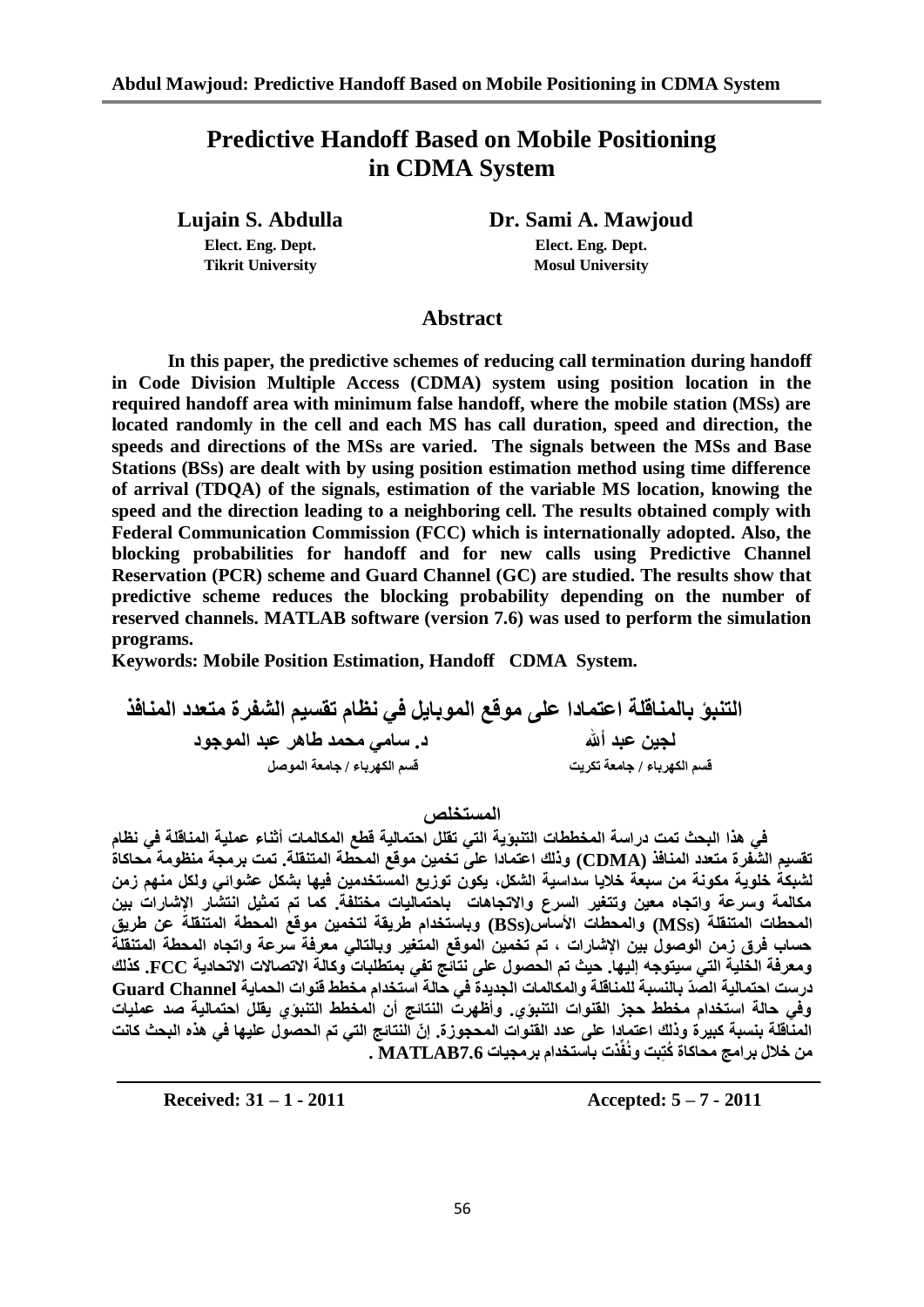#### **1. Introduction:**

The U.S. Federal Communication Commission (FCC) has made E911 a mandatory requirement for wireless communication services such as cellular telephone, wideband (broadband) personal communication and geographic area Specialized Mobile Radio (SMR). This ruling and upcoming service is called wireless E911. The FCC requires that Public Safety Answering point (PSAP) attendants of wireless communication network must be able to know a 911 user's phone numbers for return calls and the location of the user, so that calls can be routed to appropriate PSAP and related emergency assistance attendants [1].

In the year 2000, the FCC declared whether they will offer a network based or handset based solution to the position determination.

For offering network based solution or handset-based solution, the position accuracy  $[2]$  is as in table  $(1)$ .

| <b>Solutions</b> | 67% of calls | 95% of calls |
|------------------|--------------|--------------|
| Handset-Based    | 50 meters    | 150 meters   |
| Network-Based    | 100 meters   | 300 meters   |

Table (1) Accuracy Required for Locating Mobile Phones [2]

## **2. Position Location Methods:**

There are a number of different radio frequency base techniques [2] that can be used for wireless Position Location (PL) such as cell identify cell 1D, Ground Positioning System GPS. Assisted GPS, (AGPS). Time of Arrival (TOA) and Time Difference of Arrival (TDOA). The issue is how effectively and efficiently a technique that can be implemented an incorporated in the existing mobile system without requiring changes either at the user (MS) end or at the service provider (BS) end.

The TDOA positioning estimation is one of the most popular method within Cellular Localization. The TDOA position location is accomplished in two stages. The first stage involves estimation of the TDOA between receivers through the use of time delay estimation techniques. The estimated TDOAs are then transformed into range difference measurements between three base stations resulting in a set on non-linear hyperbolic range difference equations. The second stage utilizes efficient algorithm to produce an unambiguous solution to these nonlinear hyperbolic equations. The solution obtained by these algorithms results in the estimated position location of the source. This method is sometimes called a hyperbolic position location [3][4].

## **3. Theoretical Analysis:**

#### **3.1 TDOA Estimation:**

The TDOA of a signal can be estimated by cross-correlation techniques, in which the received signal at one base station is correlated with the received signal at another base station [3].

For a signal s(t) radiating from a remote source through interference and noisy channel, a model for the time delay estimation between the received signal at two base stations,  $x_1(t)$  and  $x_2(t)$ , is given by [5]

 $x_1(t) = A_1 s(t - d_1) + n_1(t)$  $x_2(t) = A_2s(t - d_2) + n_2(t)$  (1) Where:

 $A_1$  and  $A_2$  are the amplitude scaling of the signals.

 $n_1(t)$  and  $n_2(t)$  consist of Gaussian noise and interfering signals.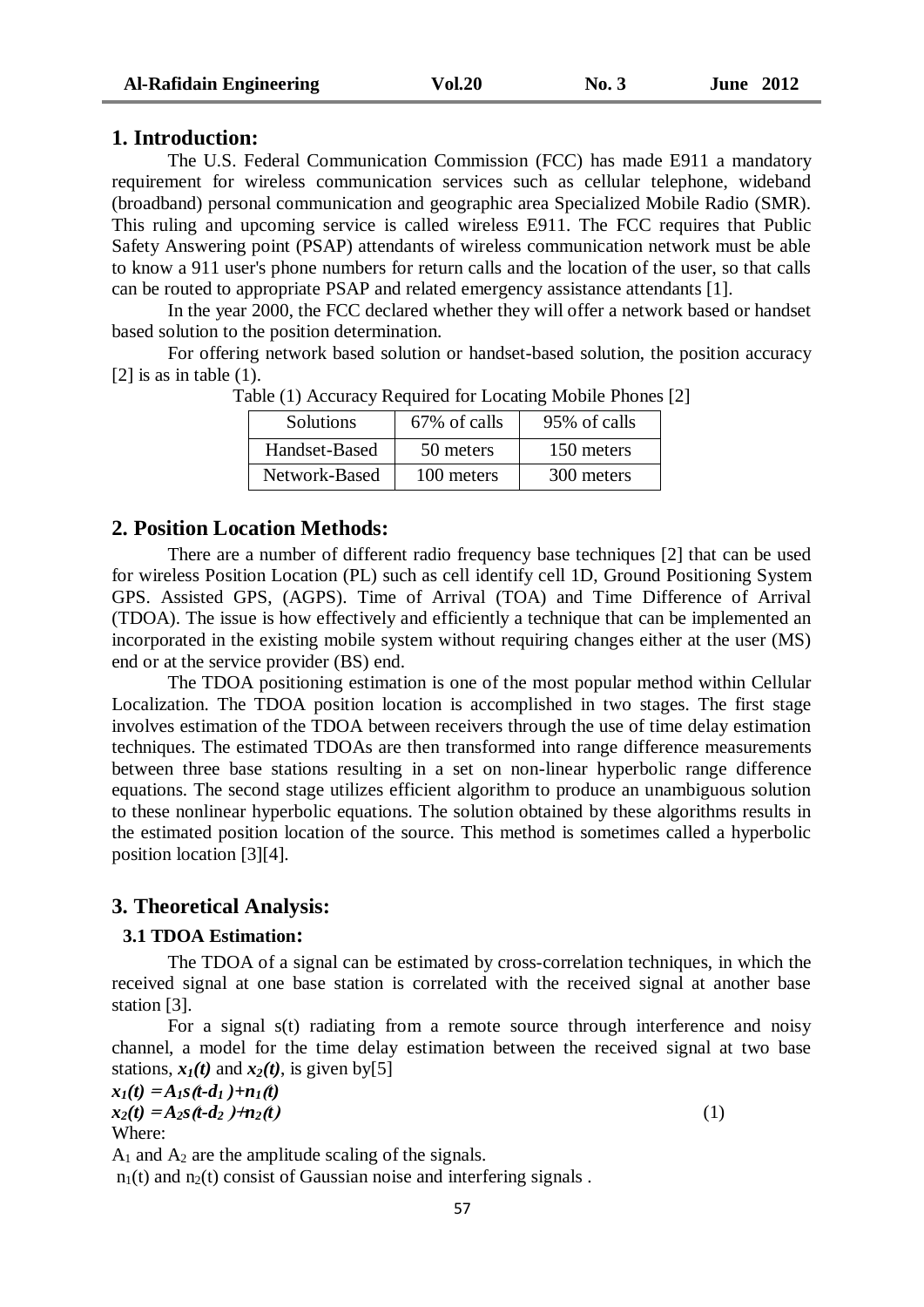$d_1$  and  $d_2$  are the signal delay times.

This model assumes that  $s(t)$ ,  $n_1(t)$  and  $n_2(t)$  are real and jointly stationary, zero mean (time average) random processes and that  $s(t)$  is uncorrelated with noise  $n_1(t)$  and  $n_2(t)$ . Referring to the delay time and scaling amplitudes to the receiver with the shortest time of arrival, assuming  $d_1 < d_2$ , the model of (1) can be rewritten as [5]

$$
x_1(t)=s(t)+n_1(t)
$$
  
\n
$$
x_2(t) = As(t - D) + n_2(t)
$$
  
\nWhere:  
\nA is the amplitude ratio.  
\nD =d<sub>2</sub> - d<sub>1</sub>.  
\nIt is desired to estimate D, the time difference of arrival (TDOA) of s(t) between the two

receivers. It may also be desirable to estimate the scaling amplitude A.

#### **3.2 Chan's Method**

Following Chan's method, for a three base station systems (M=3), producing two TDOA's, x and y can be solved in terms of where  $R_1$  is the range of the first BS station which is assumed to control the call and the first to receive the transmitted signal. The solution is in the form of [3]

#### **Practical Methods for Solving Hyperbolic Equations:**

The methods that can be practically used for solving hyperbolic equations are Taylorseries method, Fang's method and Chan's method .Among these, Fang's and Chan's methods provide a closed form exact solution which is not available with Taylor-series method and also are computationally less intensive [4].

$$
\begin{pmatrix} x \ y \end{pmatrix} = -\begin{bmatrix} X_{2,1} & Y_{2,1} \\ X_{3,1} & Y_{3,1} \end{bmatrix}^{-1} * \left\{ \begin{pmatrix} R_{2,1} \\ R_{3,1} \end{pmatrix} R_1 + \frac{1}{2} \begin{pmatrix} R_{2,1}^2 - K_2 + K_1 \\ R_{3,1}^2 - K_3 + K_1 \end{pmatrix} \right\}
$$
(3)

Where:

 $K_I = X_I^2 + Y_I^2$  $K_2 = X_2^2 + Y_2^2$  $K_3 = X_3^2 + Y_3^2$ 

A general model for two dimension (2D) position location estimation at a source using M base stations is developed. Referring all TDOAs to the first BS which is assumed to be the base station controlling and the first to receive the transmitted signal.

Let the number of BS index  $i = 2, ..., M$ , X and Y be the source location and  $X_i$ ,  $Y_i$  be the known location of the receiver. The square range distance between the source and the  $i<sup>th</sup>$ receiver is given as in [3].

$$
R_{i} = \sqrt{(X_{i} - x)^{2} + (Y_{i} - y)^{2}}
$$
  
=  $\sqrt{X_{i}^{2} + Y_{i}^{2} - 2X_{i}x - 2Y_{i}y + x^{2} + y^{2}}$  (4)

When equation (3) is inserted into equation (4), with (the number at BS index) i =1, a quadratic equation in terms of  $R_1$  is produced.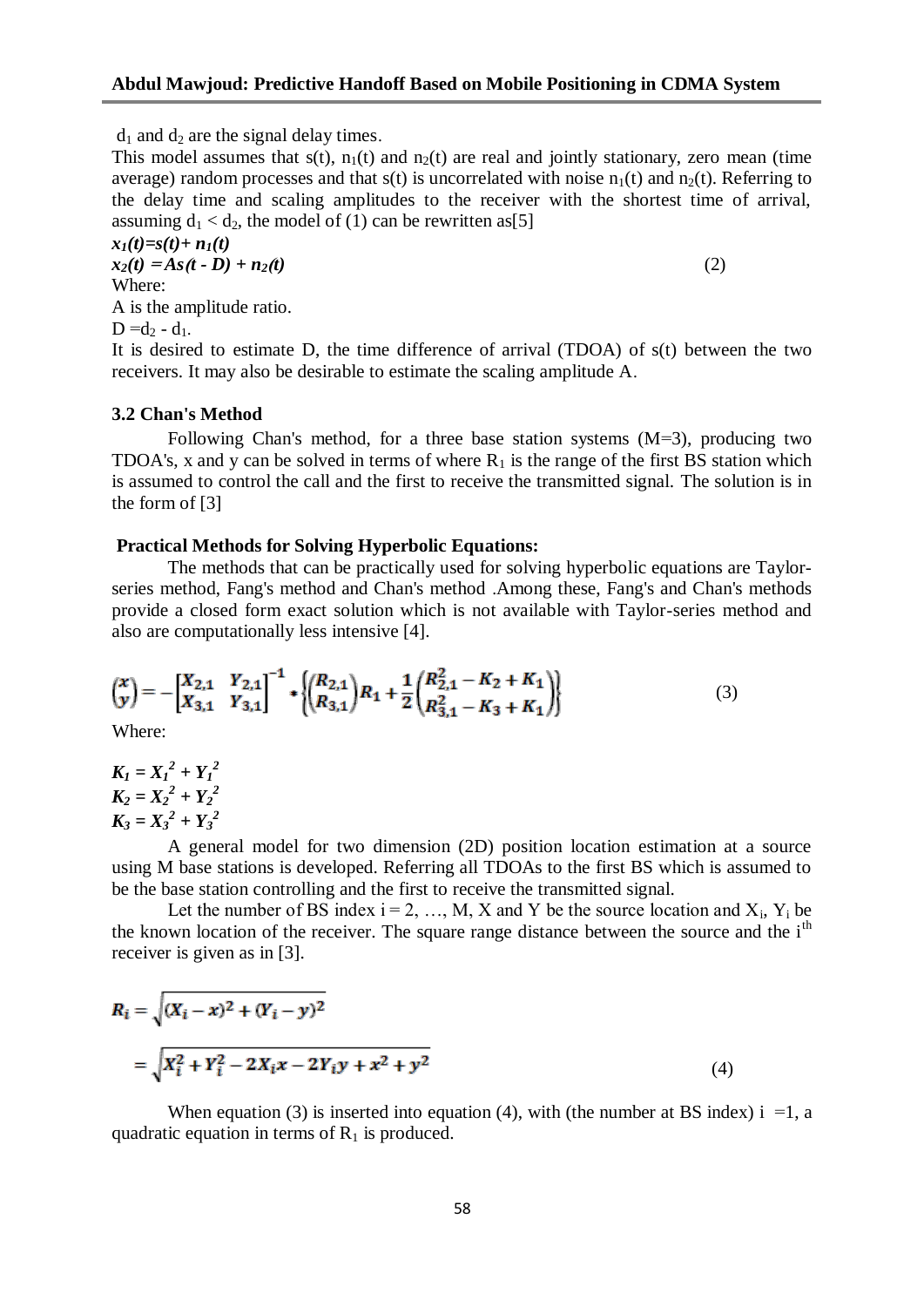Substituting the positive root back into (3) results in the final solution. Two positive roots may exist from the quadratic equation that can produce two different solutions, resulting in an ambiguity. This problem can be resolved by using priori information [3]. When the quadratic equation in  $R_1$  is obtained in the form[4]

$$
aR_1^2 + bR_1 + c = 0
$$
  
only the following root should be considered for cellular position location.  

$$
R_1 = \frac{-b - \sqrt{b^2 - 4ac}}{2a}
$$
 (5)

To evaluate the accuracy of the hyperbolic position location technique, a commonly used measure of PL accuracy is the Root Mean Square (RMS). The RMS position location error is as in[5]

$$
E_{RMS} = \sqrt{\varepsilon} = \sqrt{E\left[ (x - \hat{x})^2 + (y - \hat{y})^2 \right]}
$$
 (7)

 $\hat{\mathbf{x}}$  and  $\hat{\mathbf{y}}$  are the estimated values of x and y coordinate of MS position location.

## **3.3 Generalized Cross-Correlation Methods:**

For accurate estimation of time difference of arrival D requires the use of estimation techniques which is immute to noise and interference. The ability to resolve multipath signal components, generalized cross correlation (GCC) method is used. GCC method crosscorrelate pre-filtered versions of the received signals at the two receiving stations, then estimate the TDOA between them as the location of the peak of the cross correlation estimation. Pre-filtering is intended to accentuate frequencies for which signal-to-noise (SNR) is highest and to attenuate the noise before the signal is passed to the correlator [5].

When  $x_1(t)$  and  $x_2(t)$  are filtered, the cross power spectral density between the filtered outputs is given by[6]

$$
G_{y2y1}(f) = H_1(f)H_2^*(f)G_{x2x1}(f)
$$
\n(8)

Where:

\* denotes the complex conjugate. Therefore, the generalized cross-correlation, specified by superscript G, between  $x_1(t)$  and  $x_2(t)$  is

$$
R_{y2y1}^G(\tau) = \int_{-\infty}^{\infty} \Psi_G(f) G_{x2x1}(f) e^{j\pi f \tau} df
$$
\n(9)

Where

$$
\Psi_G(f) = H_1(f)H_2^*(f) \tag{10}
$$

and denotes the general frequency weighting, or filter function. Because only an estimate of  $R_{v2v1}^G(\tau)$  can be obtained, equation (9) is rewritten as [4] (11)

$$
\widehat{R}_{y2y1}^G(\tau) = \int_{-\infty}^{\infty} \Psi_G(f) \widehat{G}_{x2x1}(f) e^{j\pi f \tau} df
$$

Which is used to estimate D. The GCC methods use filter functions  $\Psi_G(f)$  to minimize the effect of noise and interference [6] as shown in figure (1).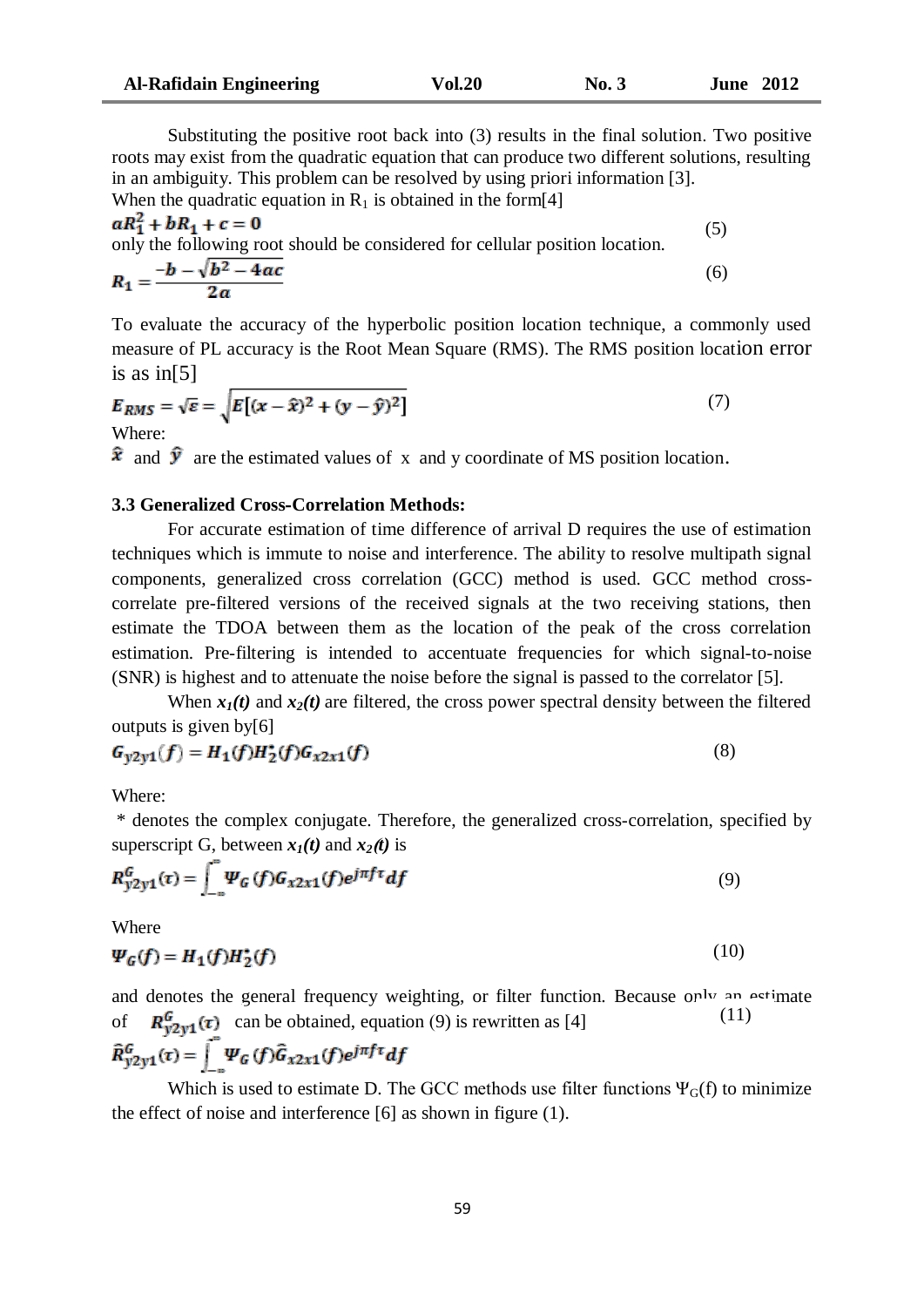

Fig. (1) Generalized cross-correlation method for TDOA estimation [7]

## **4. Predictive Schemes for Handoff:**

Handoff in cellular networks is the mechanism that transfers an ongoing call from the current cell to the next cell as the mobile station (MS) moves through the coverage area of the cellular system. A successful handoff provides continuation of the call which is vital for the perceived Quality of Service (QoS). Since, the blocking of a handoff request is less desirable than the blocking of a new call. Specific schemes have been proposed to prioritize handoff requests, e.g., channel reservation and handoff queuing. The Guard Channel (GC) protocol is the most popular non predictive channel reservation approach for handoff prioritization. The GC-based scheme improves the acceptance rate of handoffs, but could greatly decrease the total traffic of the cellular network due to the increased blocking of new calls [9][10].

Predictive Channel Reservation (PCR) schemes have also been presented by [10] and also used in [8][9] [11]. These schemes have primarily focused on using probabilistic predictions of the MS movement.

## **5. Predictive Channel Reservation (PCR):**

In PCR scheme, each MS periodically measures its position and orientation . The position measurement is made by using TDOA and the information is sent to the BS through uplink message .The BS uses this information to predict the projected future path of the MS. Based on the projected path, the next cell (one of the neighboring cells of the current cell) that the mobile is heading to is computed. When the mobile is within a certain distance from the next cell, the current base station makes a reservation request to the new base station in order to pre-allocate a channel for the expected handoff event. A reservation may be deemed invalid (false reservation) at a later time .In this case, cancellation of reservation must be sent to

re-allocate the reserved channel [8][10].

In PCR there are two types of cancellations that are likely to occur, they are motion cancellation and termination cancellation as explained below [8][9].

- **Motion Cancellation:** Cancellations in this category occur when the mobile deviates from its predicted path and starts heading to a neighboring cell different from the one that was computed in the latest prediction. The frequency of occurrence of motion cancellations depends primarily on the mobility pattern of the MS and the length of the interval between two successive position measurements.
- **Termination Cancellation:** This type of cancellation occurs when the ongoing call terminates before the mobile reaches the new cell boundary. In this case, a cancellation is sent to the new BS to de-allocate the channel reserved for this MS.

The reservation and cancellation mechanism is illustrated in figure (2).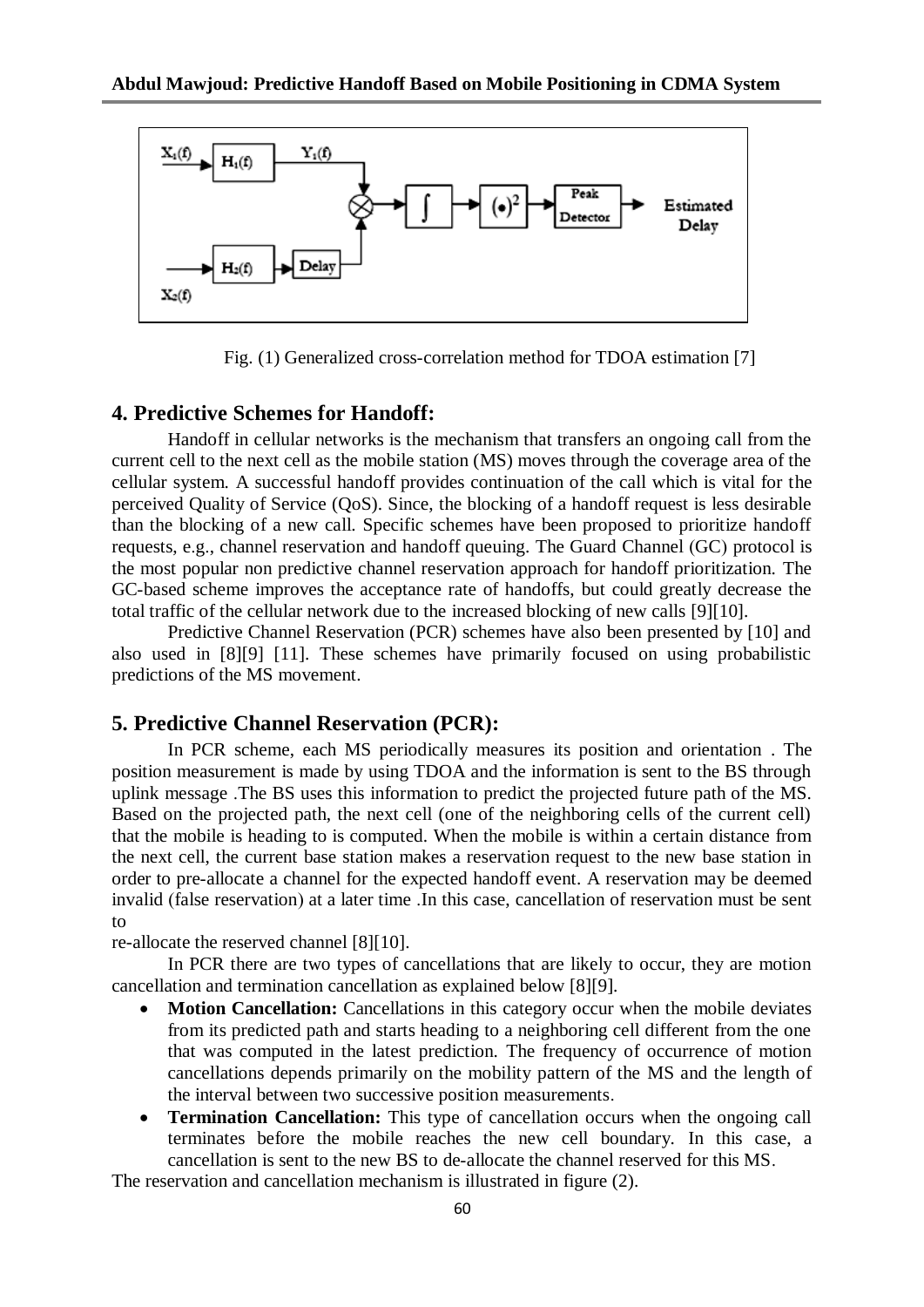Figure (2) shows a small portion of a cellular network containing three overlapping cells. Handoff occurs when the mobile reaches the boundary of the current cell .In this figure, mobile  $V_1$  is ready to handoff initiation from cell A to cell B, and will continue its call if cell B has an available channel. The following example of motion cancellation is illustrated in figure (2). At time  $t_1$ ,  $BS_A$  sends to  $BS_B$  a reservation request for mobile  $V_2$ . At time  $t_2$ ,  $BS_A$  sends to  $BS_B$  a cancellation for  $V_2$  and sends to  $BS_C$  a reservation for  $V_2$  (after realizing that this mobile is heading to  $BS_C$  rather than  $BS_B$ ). The length of the duration of the false reservation in cell  $BS_B$  is equal to  $t_2 - t_1$ [8][9].



Fig. (2) Reservation and cancellation request [8]

Base stations in the predictive scheme

handle four types of control messages related to channel allocation. Below is a brief description of how the base station handles each request [10].

- **Handoff Request** :is dropped only if there is no free channel or reserved channel that can be used for this handoff. A concept called reservation pooling is used to enhance the benefits of the predictive scheme.
- New Call Request: is dropped if there is no free channel that can be used for this new call.
- **Reservation** Request: is ignored if there is no free channel that can be converted into a reserved channel.
- **Cancellation Notification:** causes a reserved channel to be converted to a free channel.
- **Reservation Pooling:**

Rather than strictly mapping, each reserved channel to the mobile that made the reservation, the set of reserved channels at any moment is used as a generic pool to serve any handoff request. If there is no free channel, a reserved channel may then be used for a handoff request that does not have prior reservation [8][9][10].

## **Selection of the Threshold Distance:**

The concept of Threshold Distance (TD) is used to control the timing of reservation submission; and reduces the occurrences of early reservations. TD is defined as a distance smaller than the radius of the cell and therefore specifies an inner circle inside the (circular) cell. If the mobile is currently located inside the TD circle, the base station sends no reservation. The value of TD needs to be carefully selected: large values of TD may cause undesirable delay in the submission of true reservations; small values of TD may cause frequent false reservations [8][10].

## **6. Simulation and Results:**

#### **Mobile Positioning by Using TDOA Model**

The system used in this simulation is IS-95 CDMA. TDOA method does not require any information from the downlink; therefore, the main concern is the uplink. Most of the parameters used comply with the IS-95 CDMA cellular standard. The BS configuration used for the simulation is based on a hexagonal cellular layout with seven cells cluster as shown in figure (3). Table (2) lists the parameter used in TDOA simulation.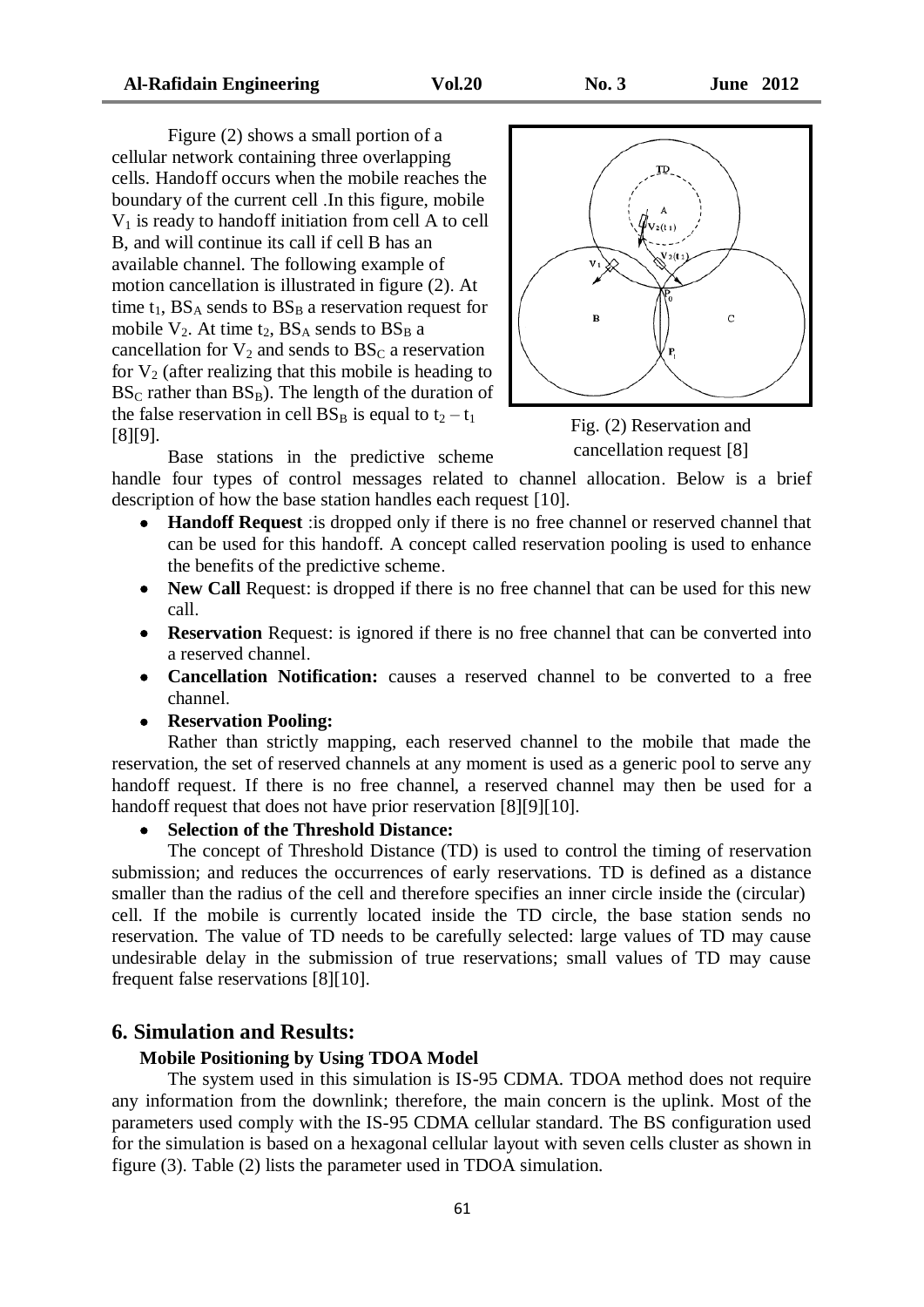**General Structure of the Simulations:**

In this section, a description of the simulation programs will be presented as follows[4]:

• Random binary data are generated for different users and spread by using spreading codes (Gold code and Kasami code), then sampling this data. The length of the data is set according to the desired length of the snap shot (12 bit) for TDOA PL .This is done for all users in all the cells.



Fig. (3) Seven cells cluster

| Parameter                          | <b>Value</b>           |
|------------------------------------|------------------------|
| Number of cells                    | 7                      |
| Cell radius $(R)$                  | 5000 m                 |
| Number of users in the cell        | 20                     |
| Bandwidth                          | 1.2288 M chip per sec. |
| Snap shot                          | 12 bit                 |
| Sample rate                        | 16 sample per chip     |
| Processing gain                    | 128                    |
| $E_b/N_o$                          | 10dB                   |
| Number of rake receiver<br>fingers | 4                      |

Table (2) Parameters used in TDOA simulation

- Calculating the signal delays and attenuations experienced by each user's signal for each BS, depending on the distance and the path loss model being used.
- The signals are subjected to a Rayleigh fading effect.
- Additive White Gaussian Noise (AWGN) is added to the signals depending on the desired  $E_b/N_o$  (10 dB). The flow chart of the received signal for the desired user from one path is shown in figure (4), usually the signal of a user received by the BS is multipath.
- The received signals, at each base station, are incoherently added from all the users, as shown in figure (5).
- After all the received signals have been computed, the process of identifying the data of the desired user begins. Since, the signal is very weak at the neighboring base stations, interference cancellation is used at the base stations in some of the simulations discussed for comparison, in order to access the improvement obtained. The neighboring cells measure the desired MS signal by subtracting (by cross-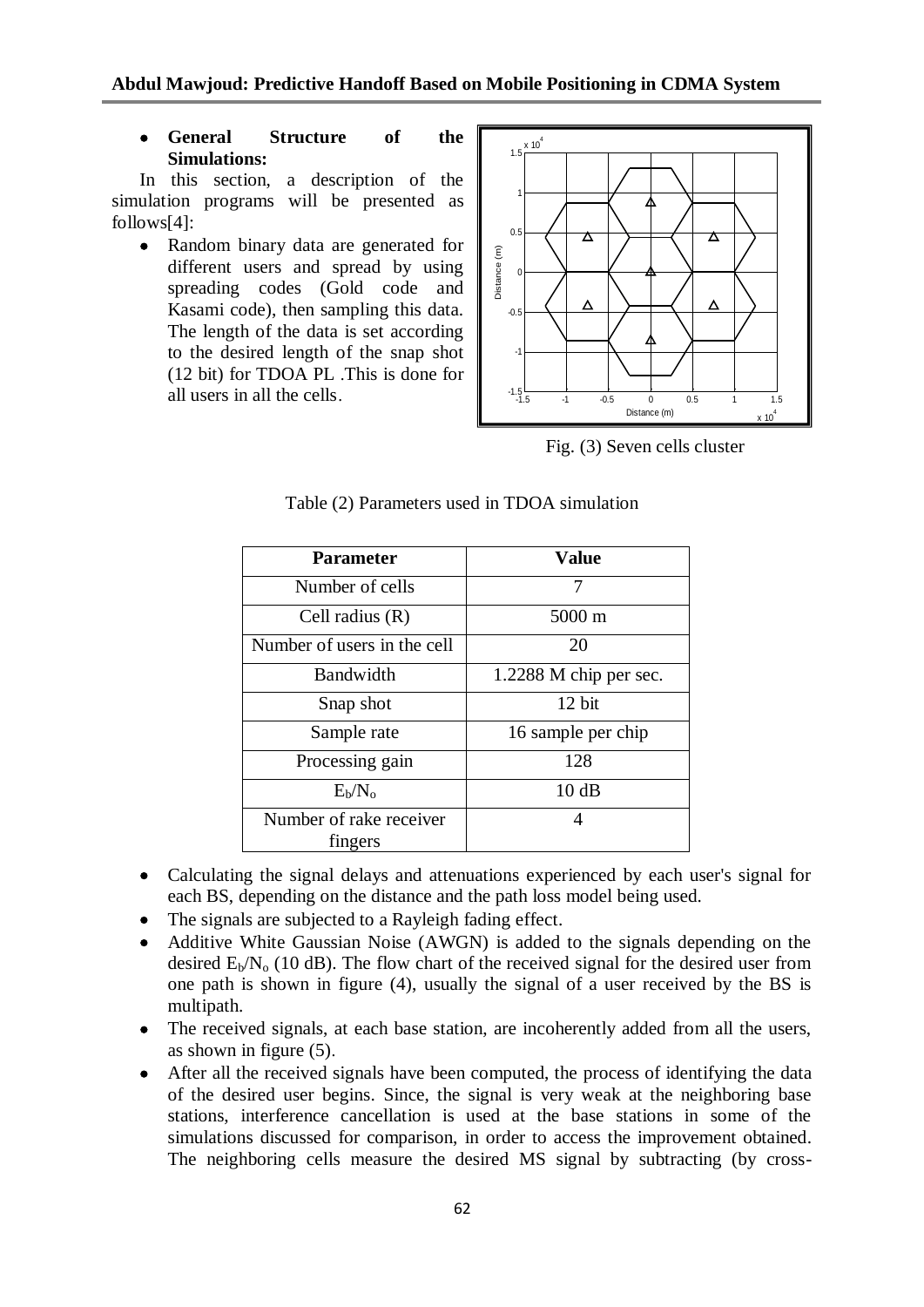correlation) the MS's signals in this cell, in order to obtain stronger signal from the desired user.

- The data bits for the desired user are despread to form the snap shot so that it contains only the desired user's spread signal.
- The cross-correlation has done to get the hyperbolic equations.
- Chan's algorithm is used to solve the hyperbolic equation to get the PL estimate of the desired user. This process is shown in figure (6), the controlling base station is referred to as  $BS<sub>1</sub>$  and the other two as  $BS_2$  and  $BS_3$ .





path Fig. (4) Simulation flow chart for the signal of a single user [4]

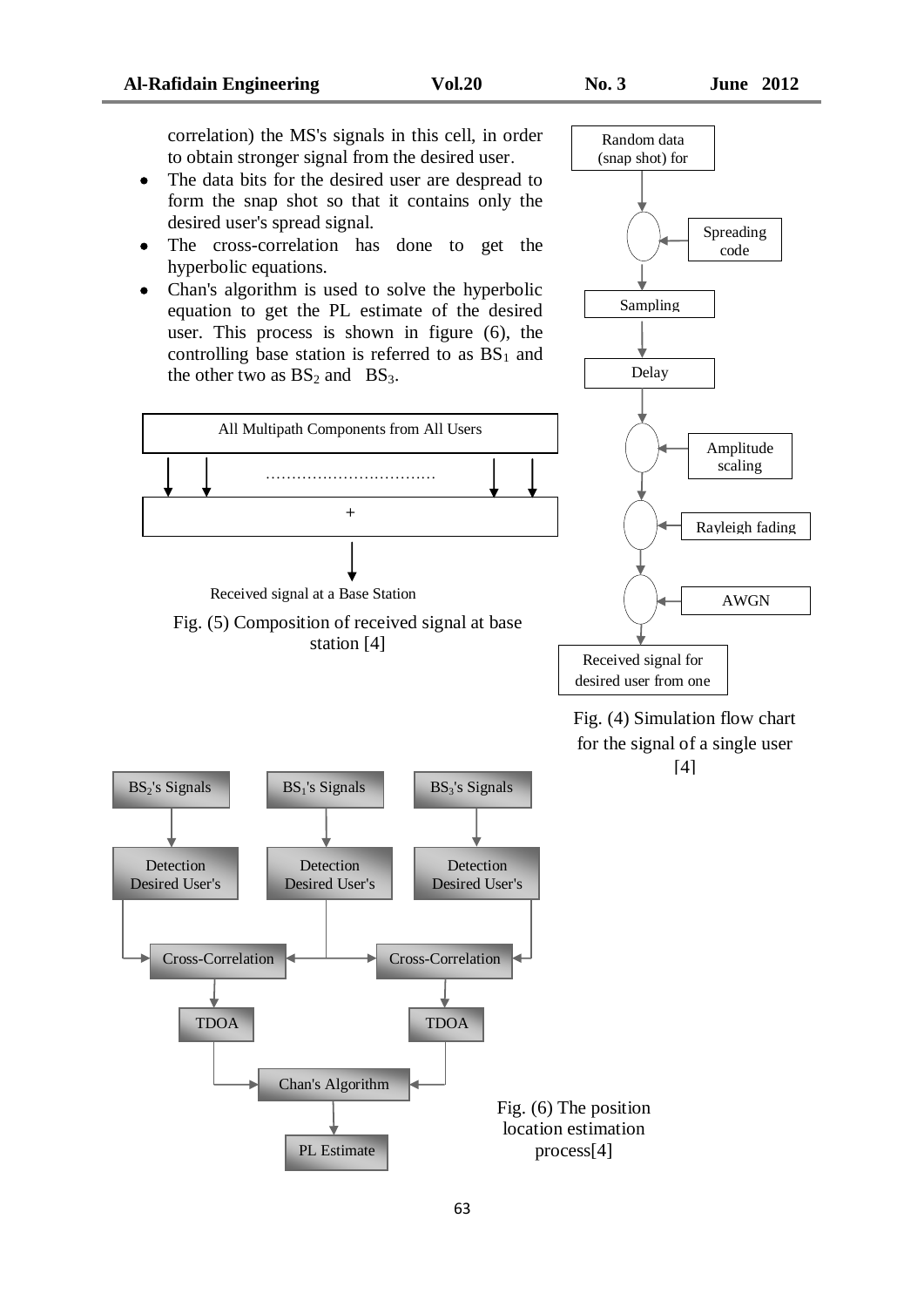## **Interference Cancellation**

The challenging problem in position location using TDOA is to obtain a good signal for the required user in neighboring cells. One feasible method to solve this problem is to use multiuser receiver that has the ability to reduce the Multiple Access Interference (MAI) to increase the SNR of the required signal at those base stations. The effect of using or not using the interference cancellation at the neighboring base stations has been discussed in the next section. In this simulation, one stage of parallel interference cancellation has been used to reduce MAI for the desired user's signal at the base stations other than the controlling BS. An expression, that approximately gives the optimal value for this Interference Reduction Factor (IRF), depending on the number of users and the processing gain is[4]:

*IRF* **=***0.95* **–***0.48( k/N)*

Where:

k is the number of users.

N is the processing gain of the CDMA system.

In the simulations, up to 20 users in each cell are assumed and the IS-95 processing gain is 128. Hence, 0.875 for the interference reduction factor has been obtained.

## **Effect of Interference Cancellation on Average Error:**

In this simulation, TDOA estimation calculated in the center cell  $(BS_1)$  as in figure (3), while the signals from all MSs in other cells interfere with the MSs in this cell. In TDOA, the mobile signals measured by the three BSs and followed by cross-correlation between them to estimate  $TDOA_{12}$  and  $TDOA_{13}$ . In the  $BS_1$ , there is no problem concerning the signal of the desired MS to be located, but if the MS is near  $BS_1$ , the signal received by  $BS_2$  and  $BS_3$ will be weak due to path loss, also due to the  $\text{MSS}$  in  $\text{BS}_2$  and  $\text{BS}_3$  and this will increase the error in MS position estimation. To avoid the problems mentioned above is by:

- Increasing the power of mobile at the estimated time only, the power control sends the order to this mobile to increase its power at this time. Figure (7) shows the effect of power increasing on average error.
- Using interference cancellation to decrease the required power at the estimated time (by increase signal to noise ratio). Figure (7) shows the effect of interference cancellation method and its advantage over increasing the power only. The power needed when interference cancellation is used is 3.5 dB compared to 6.3 dB with no interference cancellation.



Fig. (7) Error probability with increased power

Figure (7) shows the percentage of the of error measured estimating (above 50 m or 1% error/R) with and without interference cancellation method.

Note that, the interference cancellation method decreased the error from 32% to15% without an increase in power.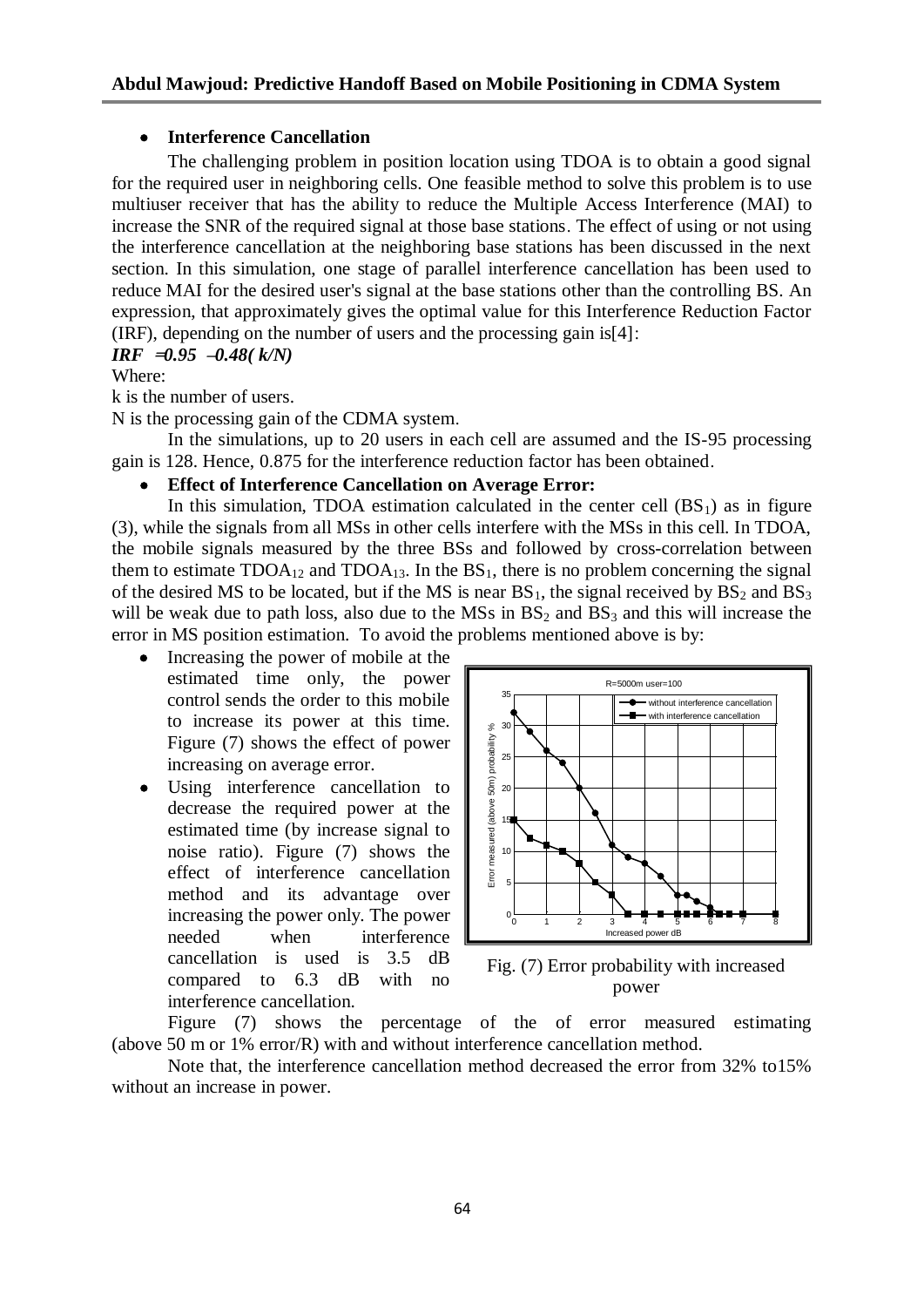## **7. CDMA System Model and Soft Handoff:**

## **7.1 Simulation Models and Parameters:**

The CDMA system used in the simulation is a 7 cell cluster, the MSs in these cells are randomly (uniformly) distributed. At the beginning of the simulation, each MS has initial location, speed and direction with random distribution. The number of MSs is between one and twenty in each cell. The time of calls for all users are distributed exponentially with a holding time 180 sec (average time for one call). The number of calls in the simulation depends on the traffic load (the utilization time of all channels in a cell). Where: *Traffic load = (new call arrived \* holding time)/number of channels*.

The parameters used in the simulation [11] are shown in table (3).

The MSs move with speeds between 0 m/sec and 20 m/sec with random distribution. Two models for mobiles movement are used in simulation:

Model I: not all users change their speeds and directions.

Model II: users change their speeds and directions with different probability for special angles (45°and 90°). This change in direction is updated periodically every 60sec. The probability of directions changing and the angles are shown in table (4) [11].

Tble (3) Parameters used in handoff simulation

| Value             | <b>Parameter</b>             |  |
|-------------------|------------------------------|--|
| 7                 | Number of cells              |  |
| 20                | Number of channels in a cell |  |
| $180$ sec.        | Holding time                 |  |
| $[0-20]$ m/sec    | Speed                        |  |
| 12 <sub>h</sub>   | Time of simulation           |  |
| 50 or 25          | Number of simulation runs    |  |
| $10 \text{ sec.}$ | Period time of measurement   |  |
| 80%               | Traffic load                 |  |
| 15%               | Soft handoff overhead        |  |
| 65%               | Threshold distance TD        |  |

| Table (4) Probability of directions |      |
|-------------------------------------|------|
| changing                            | [11] |

| Value | <b>Parameter</b>                     |  |
|-------|--------------------------------------|--|
| 10%   | Probability with which a             |  |
|       | MS stops                             |  |
| 63%   | Probability of keeping               |  |
|       | original moving direction            |  |
| 9%    | Probability of making a $45^{\circ}$ |  |
|       | turn                                 |  |
| 18%   | Probability of making a $90^\circ$   |  |
|       |                                      |  |

## **7.2 Variation of Traffic Load Versus New Call Blocking Probability and Soft Handoff Blocking Probability:**

The new calls begin at random time. A new call is established if there is a free channel in the cell, else the call is blocked. When a MS arrives at the handoff region, a free channel from the new cell (the MS moving to) is allocated, else the handoff will be blocked.

Figures (8) and (9) show the relation between the blocking probability (for new call and soft handoff ) with traffic load for model I and model II at soft handoff overhead 15% (the value of soft handoff region over the entire cell area).

The new call blocking probability is greater than the handoff blocking probability because the handoff has priority on a new call initiation.

Figure (10) shows the relation between false handoff probability, (if the user is allocated a channel for the handoff then complete its call before crossing the handoff region) in that cell and traffic load, while figure (11) shows the relation between the average number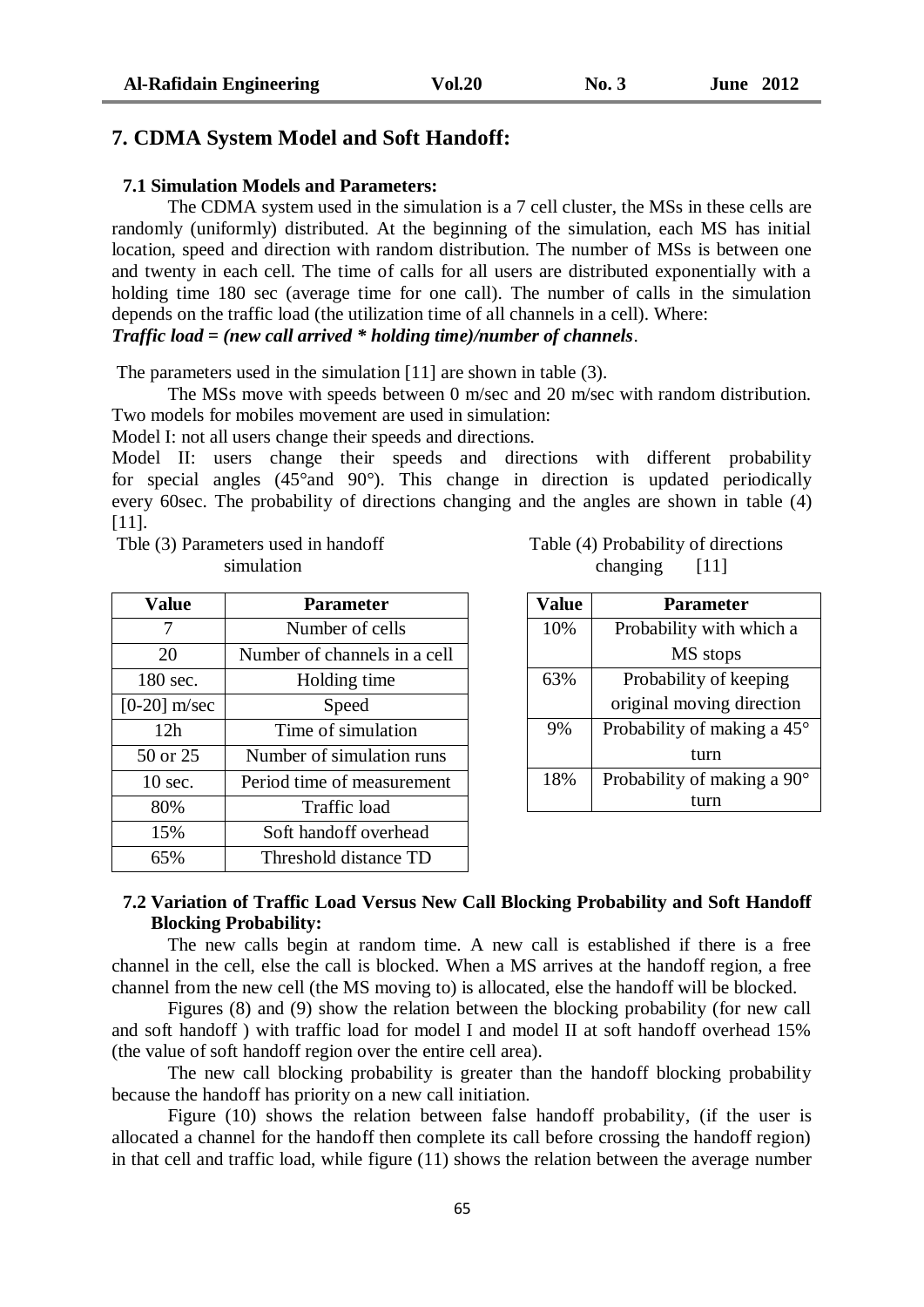of soft handoffs and traffic load, where the number of handoffs is increased with an increase of the traffic load.

The blocking probability and false handoff probability in model II are greater than of model I, but the average number of handoffs is less because of the change of directions for some MSs in model II.



Figure (8) Blocking probability for model I



## **7.3 Predictive Schemes of Soft Handoff:**

The important type of predictive handoff is the predictive based on the mobile positioning. Predictive Channel Reservation (PCR) method is a predictive handoff method depending on mobile positioning, therefore, the results obtained by simulations of this method will be discussed.

Figure (12) illustrates the cells with the soft handoff regions and the threshold distance (TD) for PCR method.



Figure (9) Blocking probability for model II



Figure (10) False handoff probability Figure (11) Average number of handoffs



Fig. (12) Soft handoff and TD regions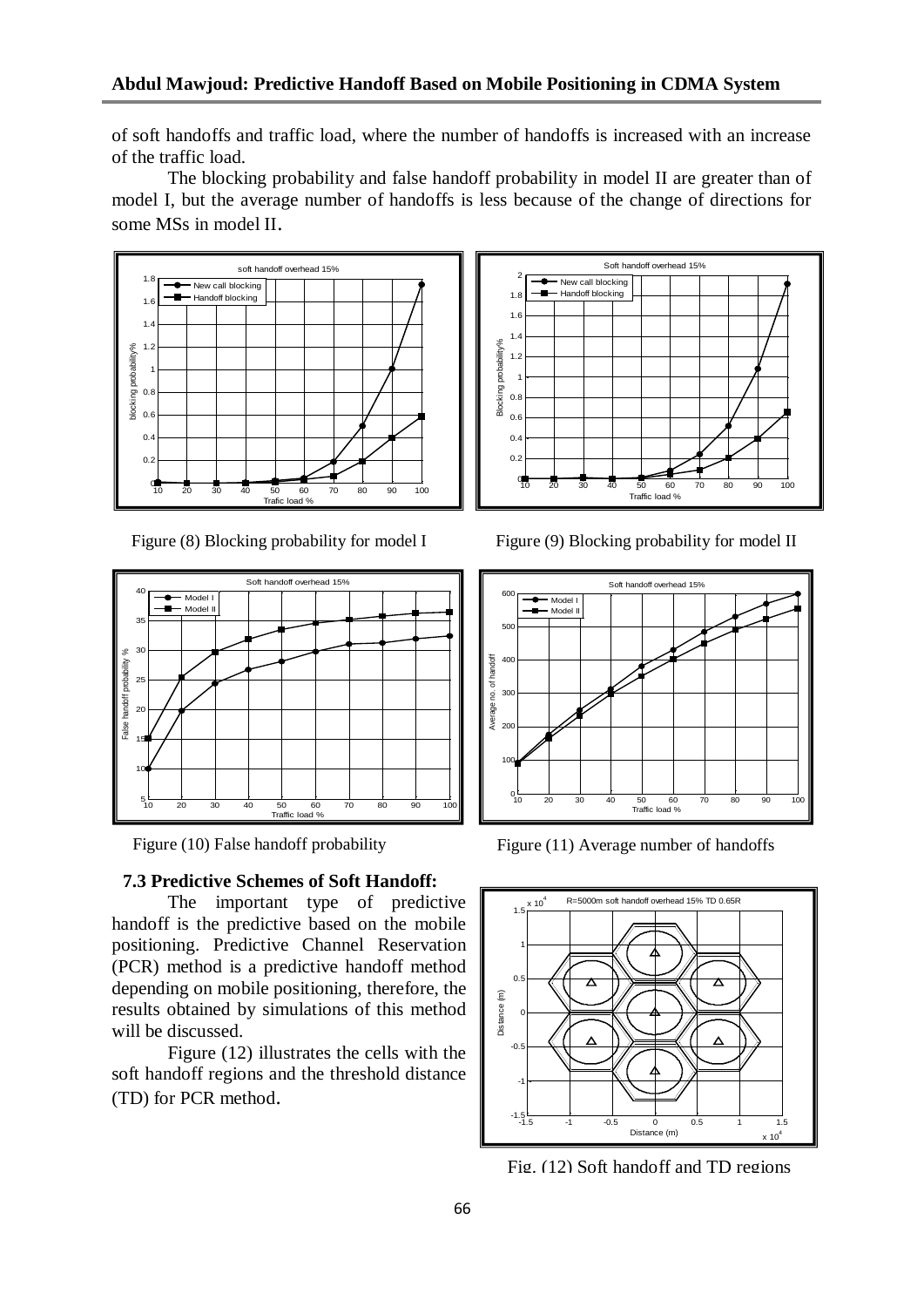#### **7.4 PCR with Reservation Pooling:**

Figure (13) shows the relation between the handoff blocking probability with the number of reserved channels for model I and model II. The increase in the number of the reserved channels will decrease the handoff blocking probability, while the new call blocking probability will increase with increasing number of reserved channels as is shown in figure (14) for model I and model II. The reason of decreasing the handoff blocking probability in figure (13) is that when a MS arrives at handoff region, it is allocated a channel for handoff from reservation pooling if such channel is available (when the number of reserved channels increases the number of channels in reservation pooling will increase), increasing the number of the reserved channels causes decrease in free channels hence increasing the new call blocking probability.

Figure (15) shows the relation between the reserved cancellation probability with the number of the reserved channels for model I and model II.







Fig. (14) New call blocking with probability with reservation pooling



Fig. (15) Probability of reserved cancellation with reservation pooling

## **8. Comparison between PCR and Guard Channels GC:**

 Figures (16) and (17) show the relation between the handoff blocking probability with the number of channels (reserved and guard) for model I and model II. The handoff blocking probability is decreased with the increasing number of channels, when the reserved channels are less than the guard ones, because in PCR scheme, the channel for handoff is reserved when the MS enters the predictive reserved region and it is used for handoff when the MS arrived at the handoff region, at this time, the number of reserved free channels is increased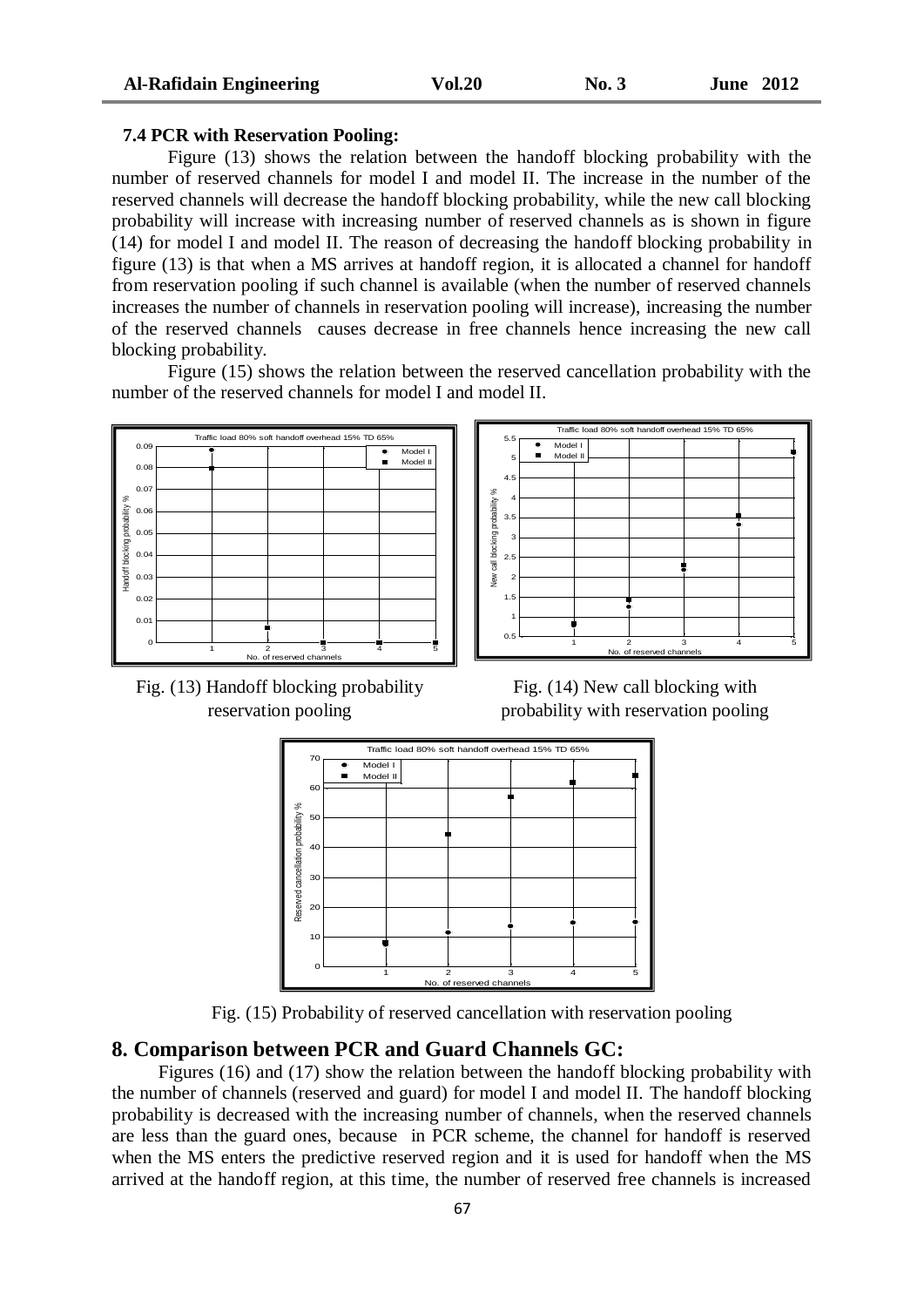and be reserved for another MS the handoff blocking probability for model II is greater than that for model I in guard channel scheme, because some of MSs ( in model II) after arriving at the handoff region and allocated a channel for handoff changed its directions which leads to an increase in the handoff blocking.

 Figures (18) and (19) show the relation between the new call blocking probability with the number of channels for model I and model II. The new call blocking probability for reserved channels is less than for guard channels. The reason is that the number of calls channels equal to the total number of channels in the cell minus the number of guard channels always for the GCs. While, for PCR scheme, the number of calls channels equal to the number of channel in the cell, except at time of channel reservation, where the number call channels the total number of channels in the cell minus the number of channels reserved at this instant of time. For model II, the new call blocking probability is greater than model I. The reason for this is the changing of directions for some MSs in the handoff region.



Fig. (16) Handoff blocking probability PCR and GC model I



Fig. (18) New call blocking probability PCR and GC model I



Fig. (17) Handoff blocking probability PCR and GC model II



Fig. (19) New call blocking probability PCR and GC model II